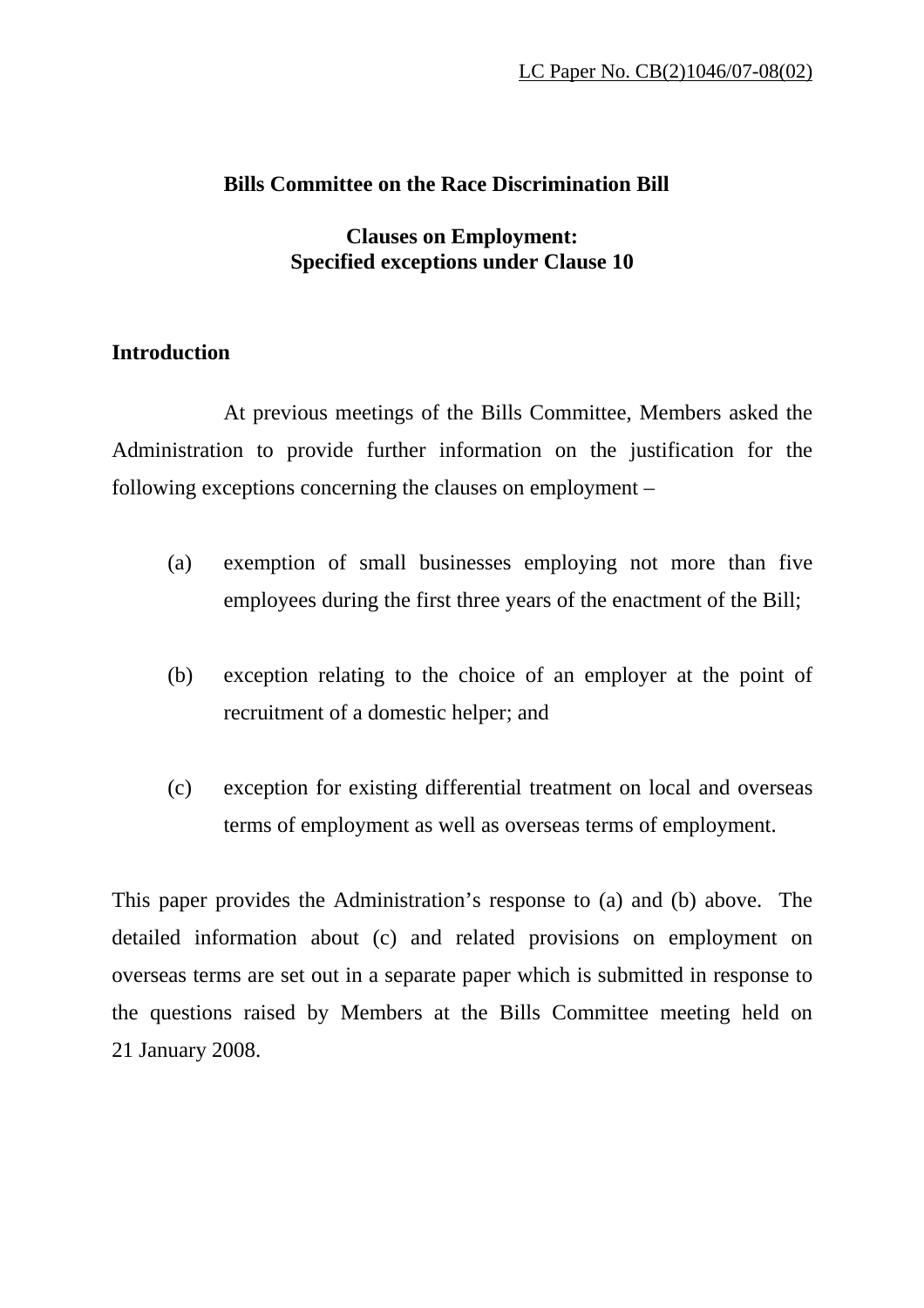# **Three year exemption for small businesses employing not more than five employees**

2. Clause 10(3) of the Bill provides that except in relation to discrimination by way of victimisation, Clause 10(1) and (2) does not apply to employment by small businesses employing not more than five employees. Clause 10(8) limits the duration of this exception to the first three years of the enactment of the Bill.

3. The purpose of this limited exception, or grace period, is to smoothen transition and to minimize disruption and hardship for small employers with not more than five employees. We recognise that such small employers will need more time to adjust to the new law because they are likely to have less support and resources than larger corporations and employers. Similar provisions were made in all the existing anti-discrimination legislation in Hong Kong. Moreover, since race is a much more complex concept than, for example, gender, the three-year duration of the grace period, counting from the enactment of the Bill, is particularly important for such small employers. In the meantime, the Equal Opportunities Commission will also draw up codes of conduct and guidelines to facilitate compliance with the provisions relating to employment.

#### **Choice of an employer at the point of recruitment of a domestic helper**

4. Clause 10(7) permits an employer to choose, by reference to the race of the employee, a domestic helper who is employed to work on the premises on which the employer or his or her near relative resides.